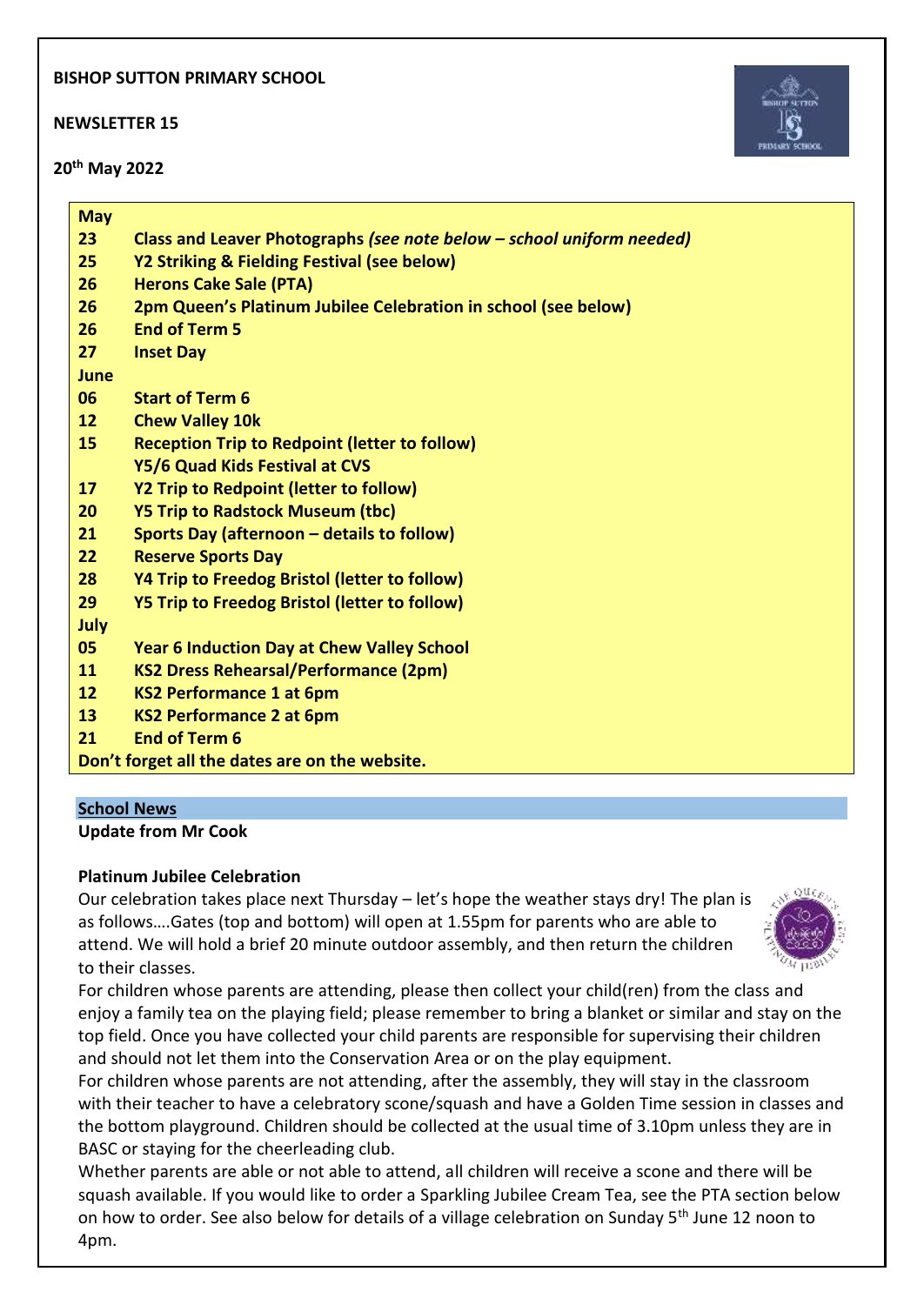### **Y6 SATs and water fight**

Last week the children in Y6 took their compulsory SATs – results available later in the academic year. A traditional 'Water Fight' took place on the final day – see below!





### **Sports update**

A Y4 football team played Winford Primary School on Tuesday this week winning comprehensively 7- 1 – well done team! The Y5/6 netball match on Wednesday had a BS team losing 2-15 to Chew Stoke, however the team showed great sportsmanship and determination – again well done! Y3 & 4 also visited Chew Valley School for an athletics festival. Josh in Y4 reports "We did running, throwing and jumping. It was very enjoyable and great fun"!



 *Y4 Football Bishop Sutton v. Winford – 7-1 winners!*

#### **Bournemouth Symphony Orchestra**

On Wednesday afternoon the children in Kingfishers, Swans and Wrens classes attended a virtual performance given by the Bournemouth Symphony Orchestra. Pieces were presented by composer James Redwood and included music by Saint-Saëns, Mussorgsky, William Grant Still and John Williams – whose Harry Potter theme caused great excitement!

Although we weren't able to attend in person, this virtual experience was a great opportunity for the children to see and hear one of the country's finest orchestras.

### **Y6 trip SUP and Assault Course**

This week was also the Y6 visit to Mendip Outdoor Pursuits for StandUp Paddleboarding and an assault course challenge. The children had a great time and soon mastered the stand up skill!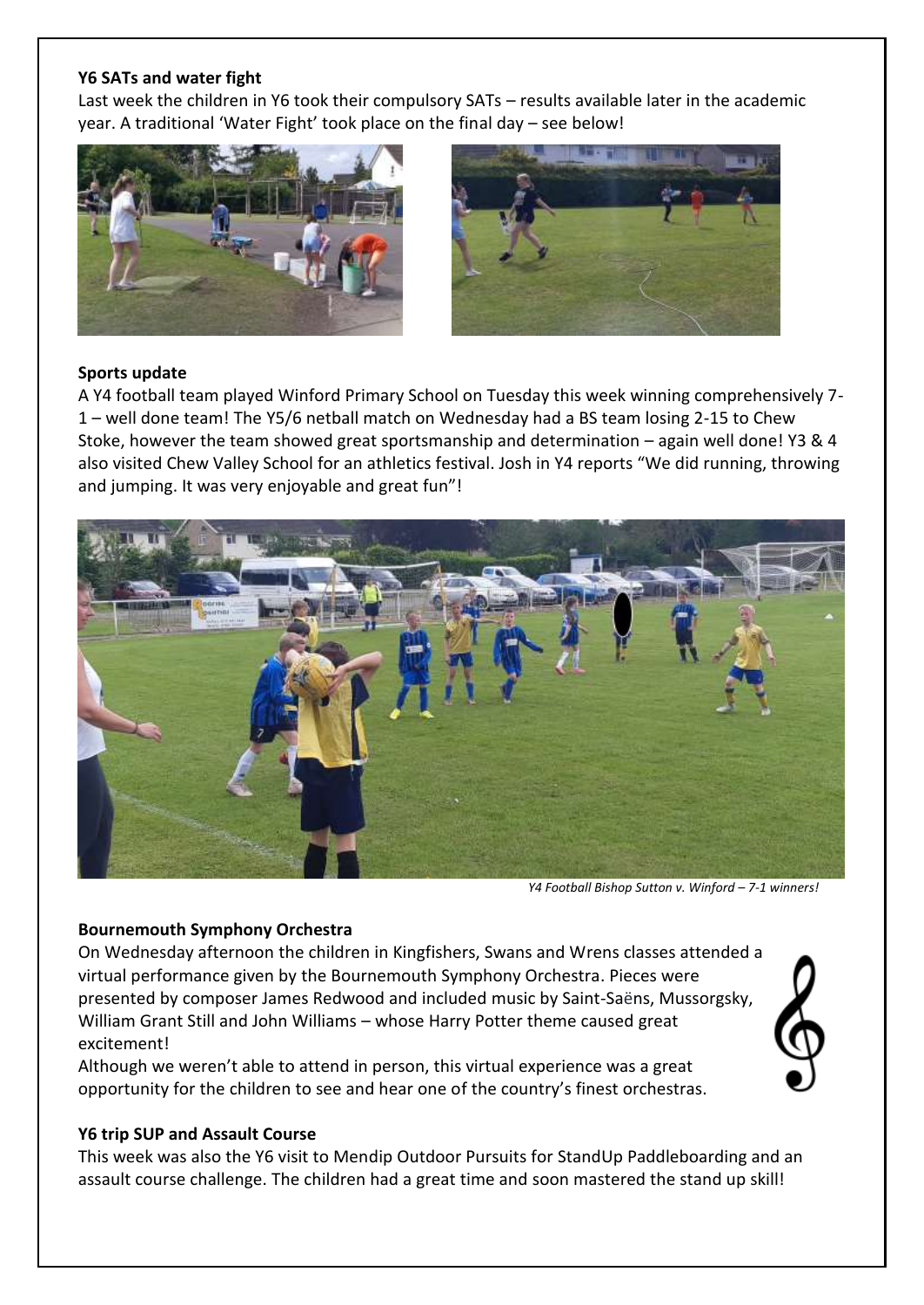

## **Swallows River trip**

Swallows enjoyed a whole day focus on rivers this week including a local river study. The group leader (and ex-teacher) consistently praised the children for their wonderful behaviour, great listening skills and thorough engagement and understanding. Well done Swallows!







# **Sports Day reminder**

Sports Day this year will take place on the afternoon of Tuesday  $21<sup>st</sup>$  June – venue is now confirmed as Bishop Sutton Football Club, further details to follow but likely to start with a family picnic lunch at 12nooon, then straight into races around 12.30. Wednesday 22<sup>nd</sup> June is our reserve day.

### **KS2 Performances**

Please note the dates and times above for the KS2 Performances. We expect and hope that all KS2 children will attend and perform at both performances. This is usually a musical play with children in Y6 usually taking on acting parts – supported by the other children in Y5, Y4 and Y3.

### **Certificates**

Well done to the following children who received certificates (for hard work or positive attitude or great behaviour or good manners etc) in the last two celebration assemblies:



| <b>Ducklings</b>          | Cygnets                 | <b>Herons</b>              | Wrens                     |
|---------------------------|-------------------------|----------------------------|---------------------------|
| Sophia, Mason, Harvey     | Freddie, Albie, Austin, | Ellis, Lenny, Seb, Pippa   | Logan, Georgie, Sam &     |
| & Harry                   | Luca, Olivia S & Bailey | and Felix                  | Elliot JB                 |
| <b>Swans</b>              | <b>Swallows</b>         | <b>Kingfishers</b>         | <b>Headteacher Awards</b> |
| Ellis, Sid, Elsa, Millie, | George, Rosie, Eleanor, | Amelia & Albie (and        | Teddy P.                  |
| Noah & Isla               | Wilf B & Wilf M         | whole class $-$ see above) |                           |

Note: the records are made by Y6 children so apologies if there are any omissions/mistakes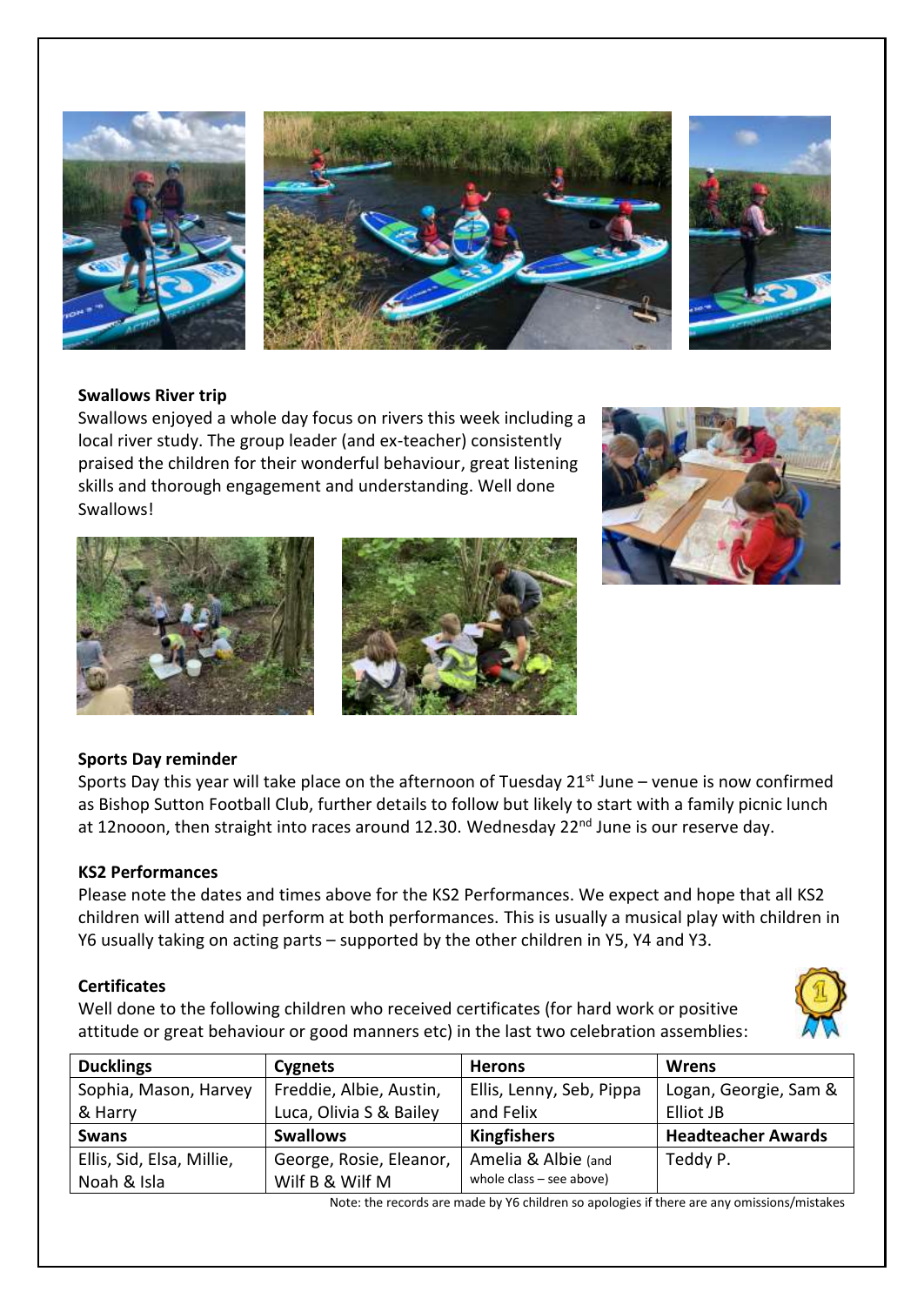## **Attendance**

We have a small (but significant) number of children whose absence is worryingly low. 90% in a test would be a very good score; 90% absence is very poor. Whilst some children have been poorly/absent with C19, please do not take your child out of school unless it is absolutely essential. Medical appointments during the school day should be avoided and of course holidays are likely to attract a penalty notice.

# **Thank you**

Thank you to all the staff for all their hard work this term, thank you to all the parents for your support. Please enjoy a great half term holiday! DC

# **Class and Leaver Photographs – 23rd May**

On 23rd May in the morning class and leaver photographs will be taken. **Please send your child to school in their school uniform**. If they have P.E. or Forest School on that day please send the clothes they need to change in to in a named bag.

## **Year 2 Striking and Fielding Festival**

On 25th May Year 2 are going to Pensford Playing Fields for a Striking and Fielding Festival run by Chew Valley School. This is for the morning only the children will be back in time for lunch. Please send you child in their normal P.E. kit and with a drink. If the weather is sunny please apply sun cream before your child comes to school.

### **Covid**

Just a reminder of the guidance that we are now following in the new 'Living with Covid-19' era. This is from the government website;

'It is not recommended that children and young people are tested for Covid-19 unless directed to by a health professional.

If a child or young person has a positive Covid-19 result they should try to stay at home and avoid contact with other people for 3 days after they took the test, if they can. After 3 days, if they feel well and do not have a high temperature, the risk of passing the infection on to others is much lower. This is because children and young people tend to be infectious to other people for less time than adults.

Children and young people who usually go to school, college or childcare and who live with someone who has a positive Covid-19 test result should continue to attend as normal'.

The main message from the school is if your child feels unwell or has temperature they should remain at home.

# **PTA**

16/5/22

PTA Latest News

We have lots of exciting things happening this term for you and your children.

Frozen Friday Ice Cream Sales, 3.10pm every Friday Our popular ice cream sales are back – so remember your pennies and look out for the sales stand on the upper playground at school pick up every Friday until the year end!

Sparkling Jubilee Cream Tea, 2pm Thursday 26 May 2022 Book yourself a delicious cream tea to enjoy at the school's Jubilee Celebration Assembly for just £3.50 with a cup of tea or £5 with a celebratory glass of bubbles! Email lucyewgray@gmail.com by Monday 23 May to pre order and pay. Herons Cake Sale, from 2pm Thursday 26 May 2022 If a cream tea isn't your thing, then there will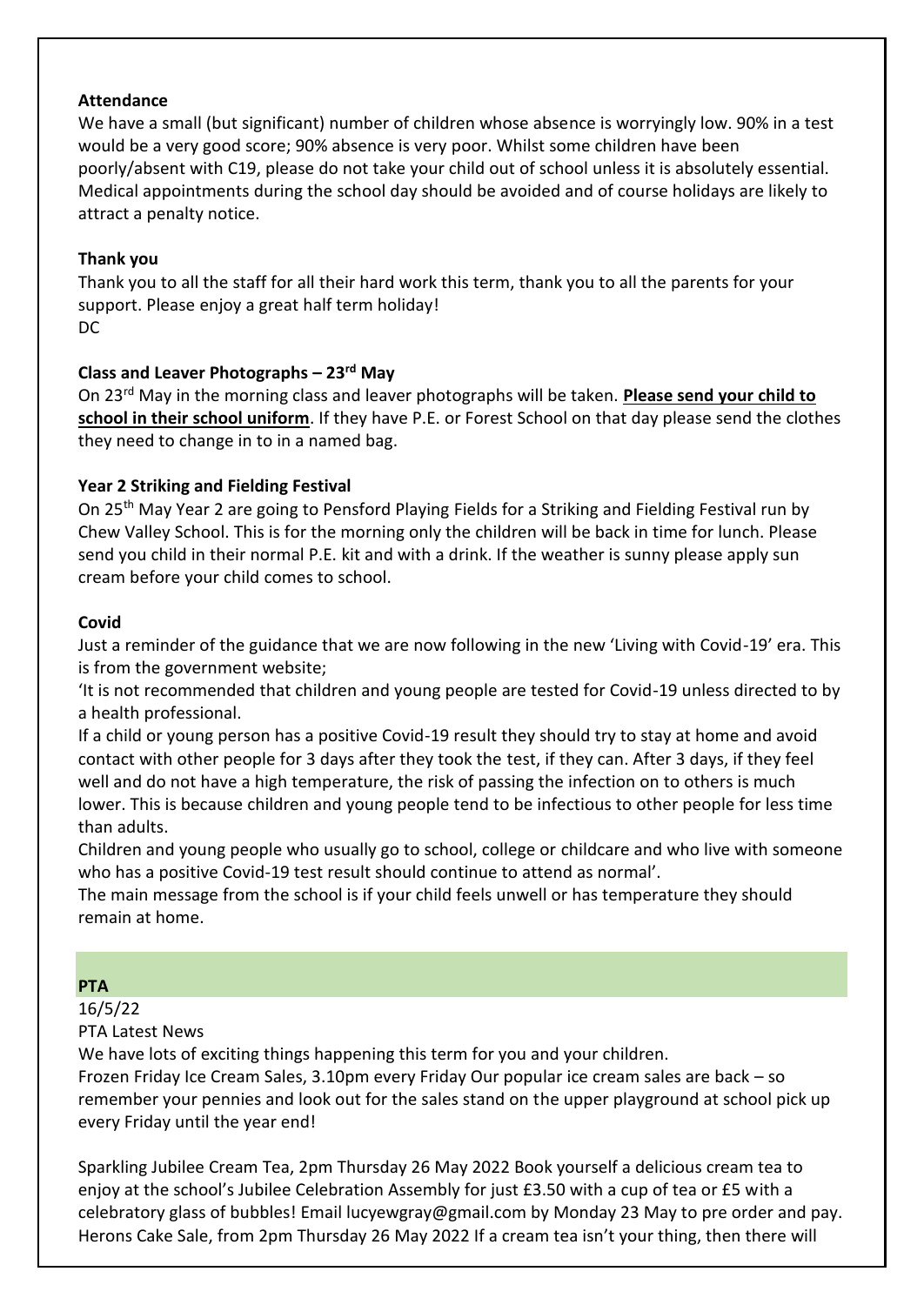also be a cake stand at the Jubilee Assembly through until normal pick up kindly created and run by the Herons parents.

Jubilee Family Fun Day, 12pm-4pm Sunday 5 June 2022 Come on down to The Village Hall, Playing Fields and BS Football Club to celebrate the Queen's Jubilee at the Bishop Sutton family fun day with food, drink, attractions and more! Look out for the classic car show, bouncy castle, live music, BBQ and bar, puppet show, cream teas, ice creams and much more!

Chew Valley 10K, Sunday 12 June 2022 Race Marshals Needed! As our village school is one of main beneficiaries of the Chew Valley 10K race (we received a fantastic £2,000 from last year's event) we need your help! To help us make the event safe and special for all our fabulous competitors, could you spare a couple of hours on the day to be one of our Race Marshals? It's a great way to be part of the race (without doing any running!) and support our school at the same time. So if you are coming along to cheer on friends and family, why not get yourself a shiny yellow Marshals vest and join in the fun! To sign up please contact Kirsten on kelarkin@btinternet.com

And remember if you want to run, there is still time to enter the 10K race too! Just click through here for more details - ENTER THE RACE

Thank you so much for your continued support and we can't wait to welcome you to an event soon! From BSPTA



We really look forward to welcoming you and your children to one of our events soon – and remember, **we ALWAYS need extra helping hands on our PTA** – whether a committee role, a specialist skill or just an hour or so helping to make an event safe and fun on the day – so please do let us know if you can join our band of parent volunteers! Just email Tracey at [pta@bishopsuttonstantondrew.co.uk](mailto:pta@bishopsuttonstantondrew.co.uk) for more details.

Thank you for your continuing support from BS PTA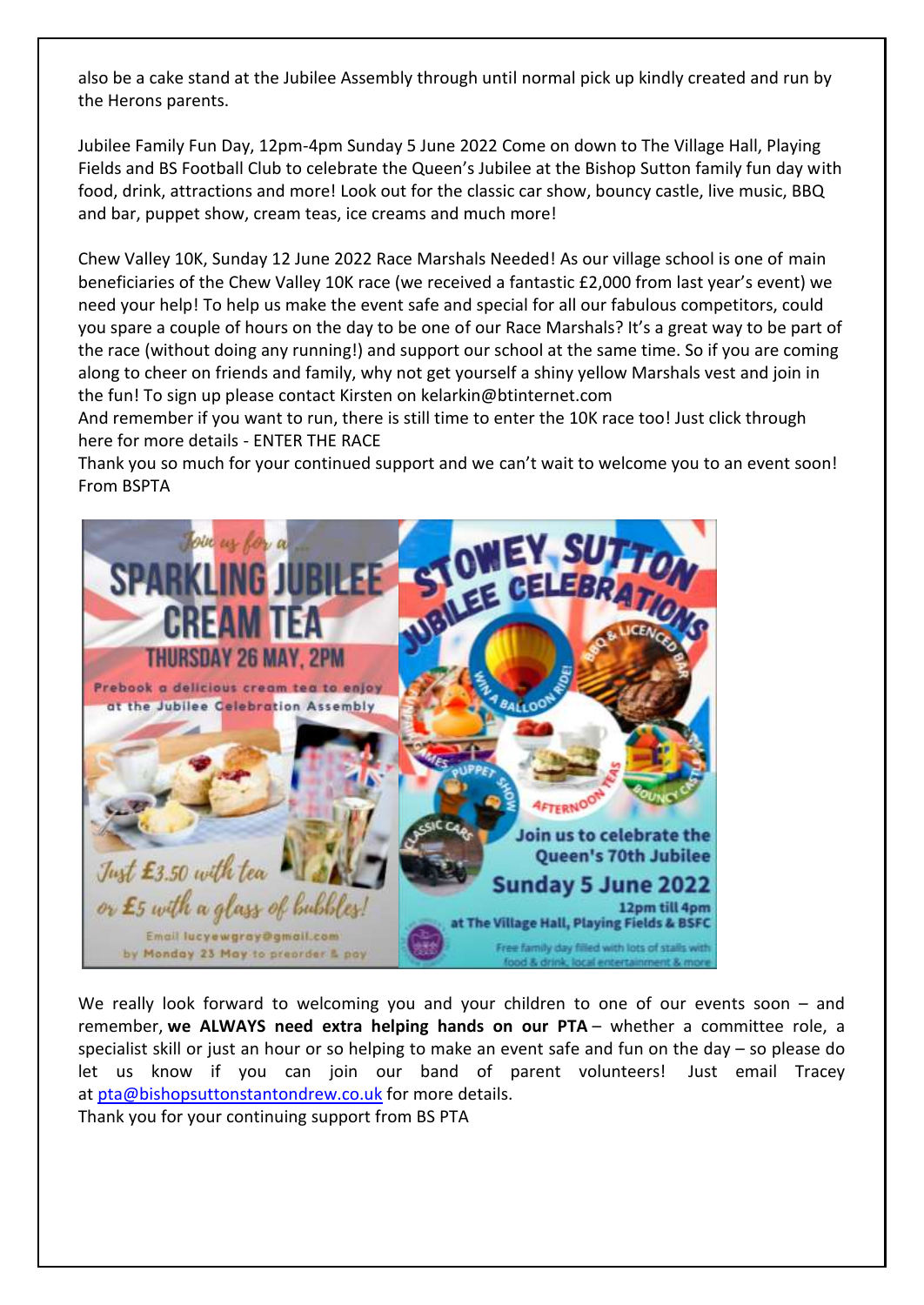#### **Other Events**

#### **Chew Valley 10k**

**Are you looking for a fitness challenge to help spur on your 2022 fitness goals and an opportunity to help raise much-needed sports and wellbeing funding for Bishop Sutton Primary School?**  We are delighted to announce that the **10th Anniversary Chew Valley 10K** will take place on **Sunday 12th June 2022** starting at Bishop Sutton Village Hall.

For all newcomers, budding runners (we welcome runners from 15 years upwards), seasoned trail blasters and those who really want to push themselves up *that* hill, we would love you to join us for a fun and safe day. To find out more about our wonderful local event, go to <http://www.chewvalley10k.co.uk/> . For those who are ready to sign up, head over to Race Nation at [https://race-nation.co.uk/register/chew-valley-10k/chew-valley-10k-2022.](https://race-nation.co.uk/register/chew-valley-10k/chew-valley-10k-2022)

We are delighted to be supported by a number of local sponsors, including Debbie Fortune Estate Agents, who help us to raise vital funds for a number of different charities including our main beneficiary charities: Bishop Sutton School Society, Chew Valley School Society and NICU Support. To celebrate our 10th Anniversary, we have chosen some other fantastic local charities and good causes that we will make a donation to including: Chew Valley Plants Trees, Harvey Hext Trust: A Sibling's Wish, Chew Valley Rugby Club, Myeloma UK, Chew Valley Football Club, Great Western Air Ambulance and the Lymphoma Research Trust.

Do have a look at our website and see how you can help raise much-needed funds for local causes. We will be thrilled to welcome and see you!

<http://www.chewvalley10k.co.uk/>

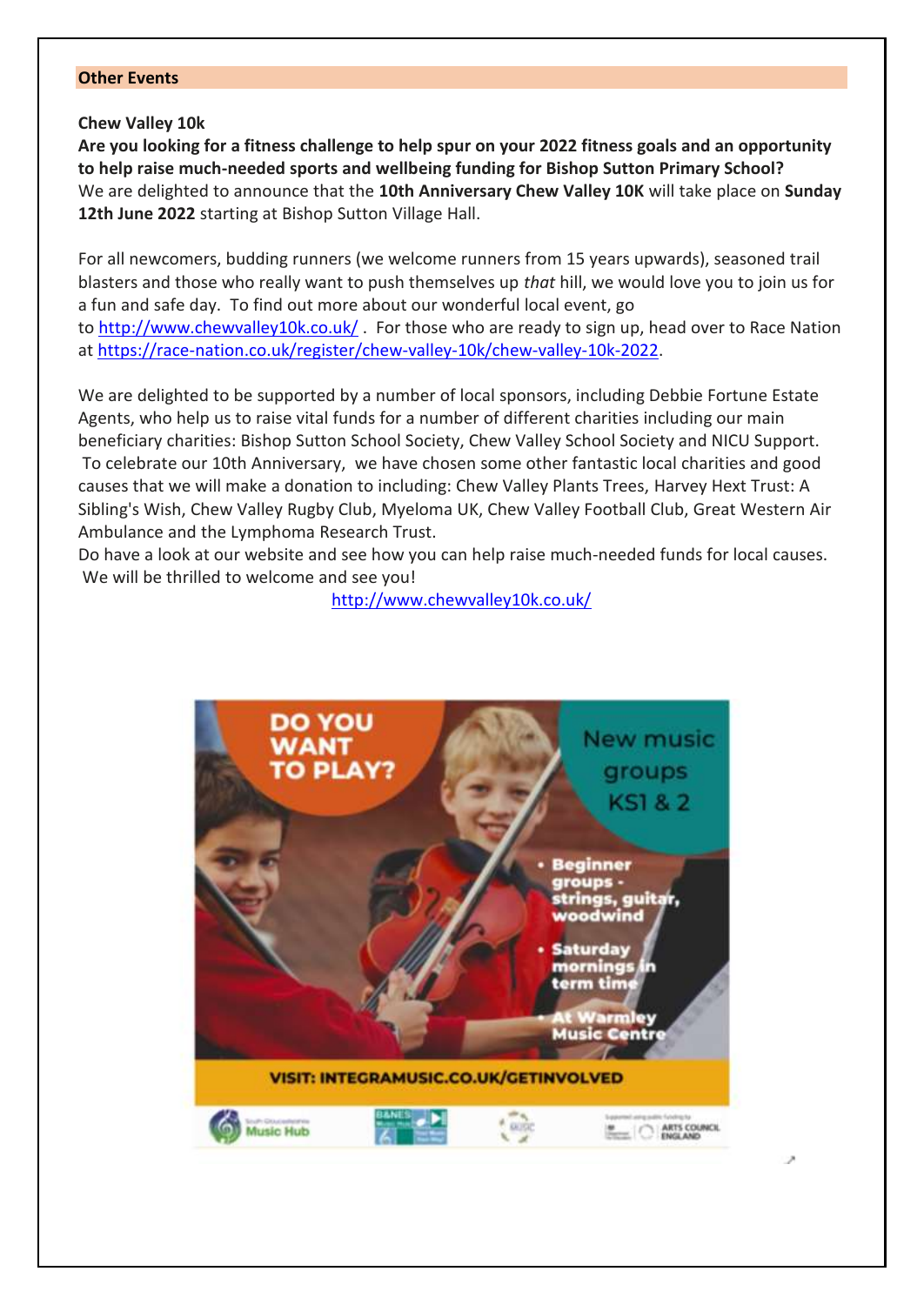



| <b>Term Dates for the Academic Year</b> | 2021-22                               |
|-----------------------------------------|---------------------------------------|
|                                         |                                       |
| Term 5                                  | Monday 25/4/2022 - Thursday 26/5/2022 |
| Inset Day                               | Friday 27/5/2022                      |
| Half Term Holiday                       | Monday 30/5/2022 - Friday 3/6/2022    |
| Term 6                                  | Monday 6/6/2022 - Thursday 21/7/2022  |